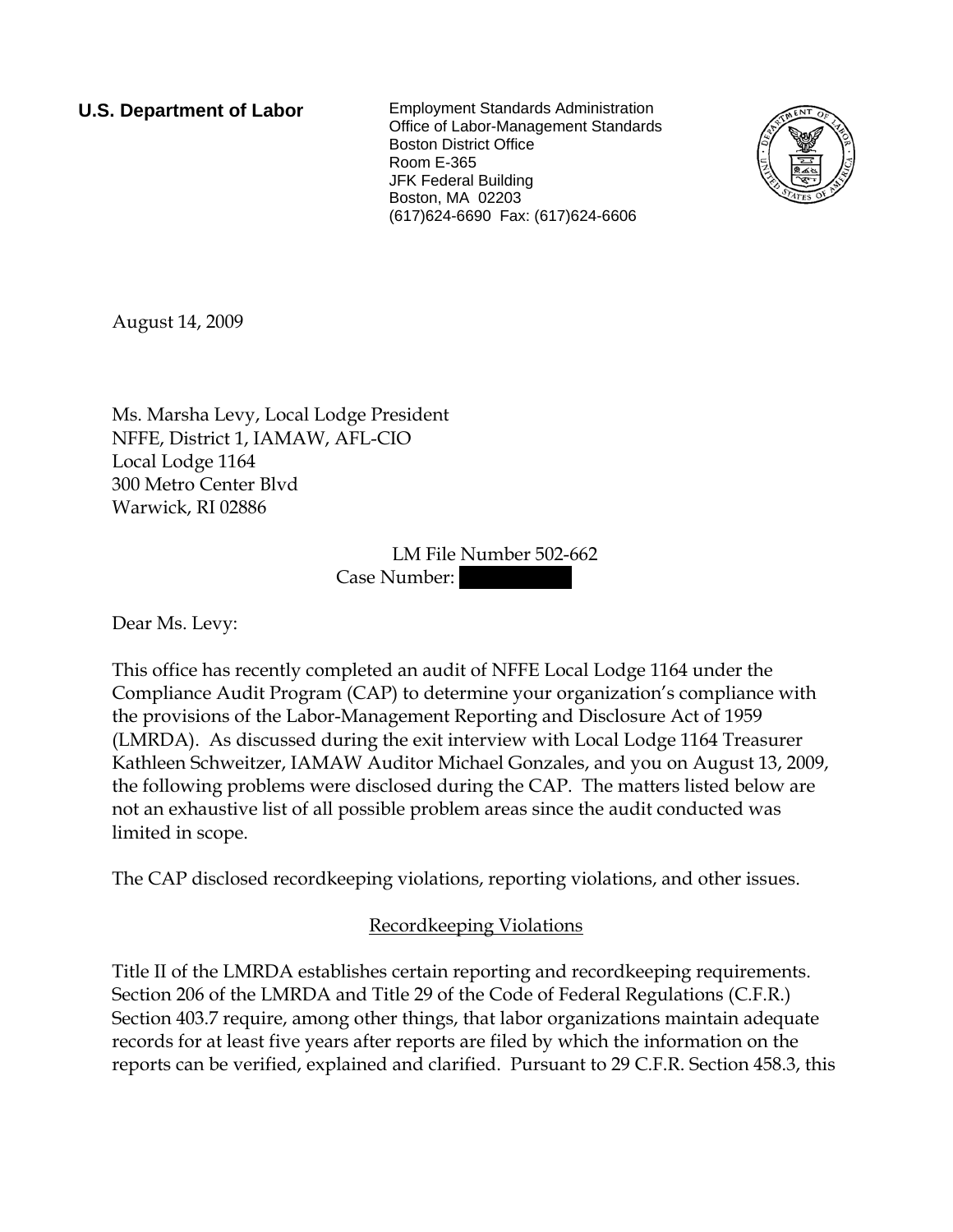Ms. Marsha Levy August 14, 2009 Page 2 of 4

recordkeeping provision of the LMRDA applies to labor organizations subject to the requirements of the Civil Service Reform Act of 1978 (CSRA) as well. Therefore, as a general rule, labor organization must retain all records used or received in the course of union business.

For disbursements, this includes not only original bills, invoices, receipts, vouchers, and applicable resolutions, but also documentation showing the nature of the union business requiring the disbursement, the goods or services received, and the identity of the recipient(s) of the goods or services. In most instances, this documentation requirement can be satisfied with a sufficiently descriptive expense receipt or invoice. If an expense receipt is not sufficiently descriptive, a union officer or employee should write a note on it providing the additional information. For money it receives, the labor organization must keep at least one record showing the date, amount, purpose, and source of that money. The labor organization must also retain bank records for all accounts.

The audit of Local Lodge 1164's 2008 records revealed the following recordkeeping violations:

Information not Recorded in Meeting Minutes

Article VI, Section 2 of the NFFE Local Lodge 1164 bylaws requires that the local finance committee "prepare and present a budget at a regular meeting in December, or January, and to advise the membership regarding the financial condition and transactions of the lodge." However, Local Lodge 1164 did not maintain any membership or executive board meeting minutes for the fiscal year ending June 30, 2008. Minutes of all membership or executive board meetings must report any disbursement authorizations made at those meetings.

Based on your assurance that Local Lodge 1164 will retain adequate documentation in the future, OLMS will take no further enforcement action at this time regarding the above violations.

# Reporting Violations

Pursuant to 29 C.F.R., Section 458.3, the reporting requirement under 29 C.F.R. Section 403.2 (see Section 201(b) of the Labor-Management Reporting and Disclosure Act (LMRDA)) is made applicable to labor organizations subject to the requirements of the CSRA. This provision requires labor organizations to file annual financial reports that accurately disclose their financial condition and operations. The audit disclosed a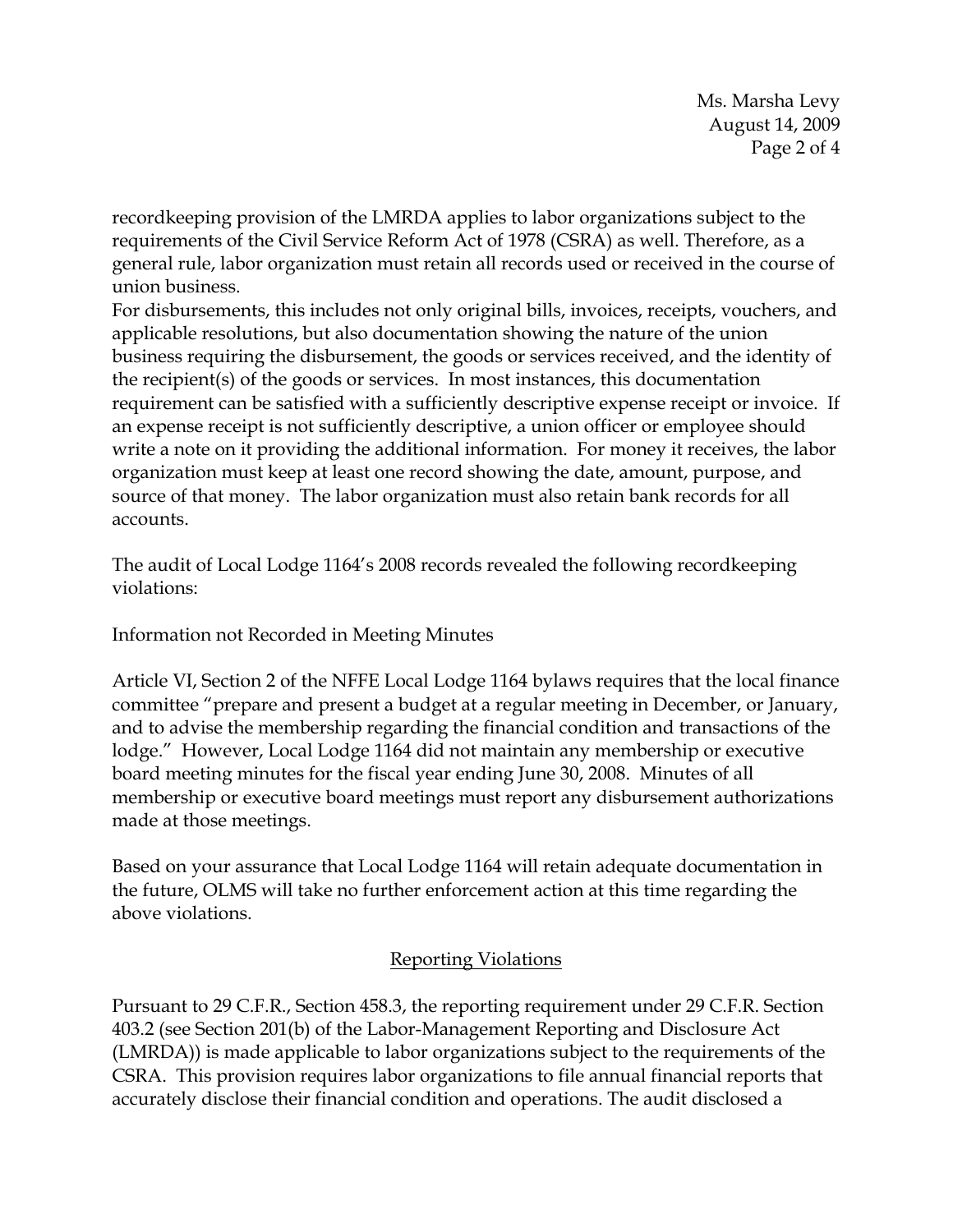Ms. Marsha Levy August 14, 2009 Page 3 of 4

violation of this requirement. The Labor Organization Annual Report (Form LM-3) filed by Local Lodge 1164 for fiscal year ending June 30, 2008, was deficient in that:

## Disbursements to Officers

Local Lodge 1164 did not include any salary or reimbursement payments to officers in the amounts reported in Item 24 (All Officers and Disbursements to Officers). It appears the union erroneously reported the \$105 in reimbursement payments to officers in Item 48 (Office and Administrative Expense).

Local Lodge 1164 also did not report the names of some officers and the total amounts of payments to them or on their behalf in Item 24 (All Officers and Disbursements to Officers). According to Article II, Section 2 of Local Lodge 1164's bylaws, the local's officers include: President, Vice President, Recording Secretary, Secretary-Treasurer, Conductor/Sentinel, and three Board of Trustees members. Local Lodge 1164 did not include the three Board of Trustees members in Item 24. The union must report in Item 24 all persons who held office during the year, regardless of whether they received any payments from the union.

The union must report most direct disbursements to Local Lodge 1164 officers and some indirect disbursements made on behalf of its officers in Item 24. A "direct disbursement" to an officer is a payment made to an officer in the form of cash, property, goods, services, or other things of value. See the instructions for Item 24 for a discussion of certain direct disbursements to officers that do not have to be reported in Item 24. An "indirect disbursement" to an officer is a payment to another party (including a credit card company) for cash, property, goods, services, or other things of value received by or on behalf of an officer. However, indirect disbursements for temporary lodging (such as a union check issued to a hotel) or for transportation by a public carrier (such as an airline) for an officer traveling on union business should be reported in Item 48 (Office and Administrative Expense).

Local Lodge 1164 must file an amended Form LM-3 for fiscal year ending June 30, 2008, to correct the deficient items discussed above. I provided you with a blank form and instructions, and advised you that the reporting forms and instructions are available on the OLMS website (www.olms.dol.gov). The amended Form LM-3 should be submitted to this office at the above address as soon as possible, but not later than September 1, 2009. Before filing, review the report thoroughly to be sure it is complete, accurate, and signed properly with original signatures.